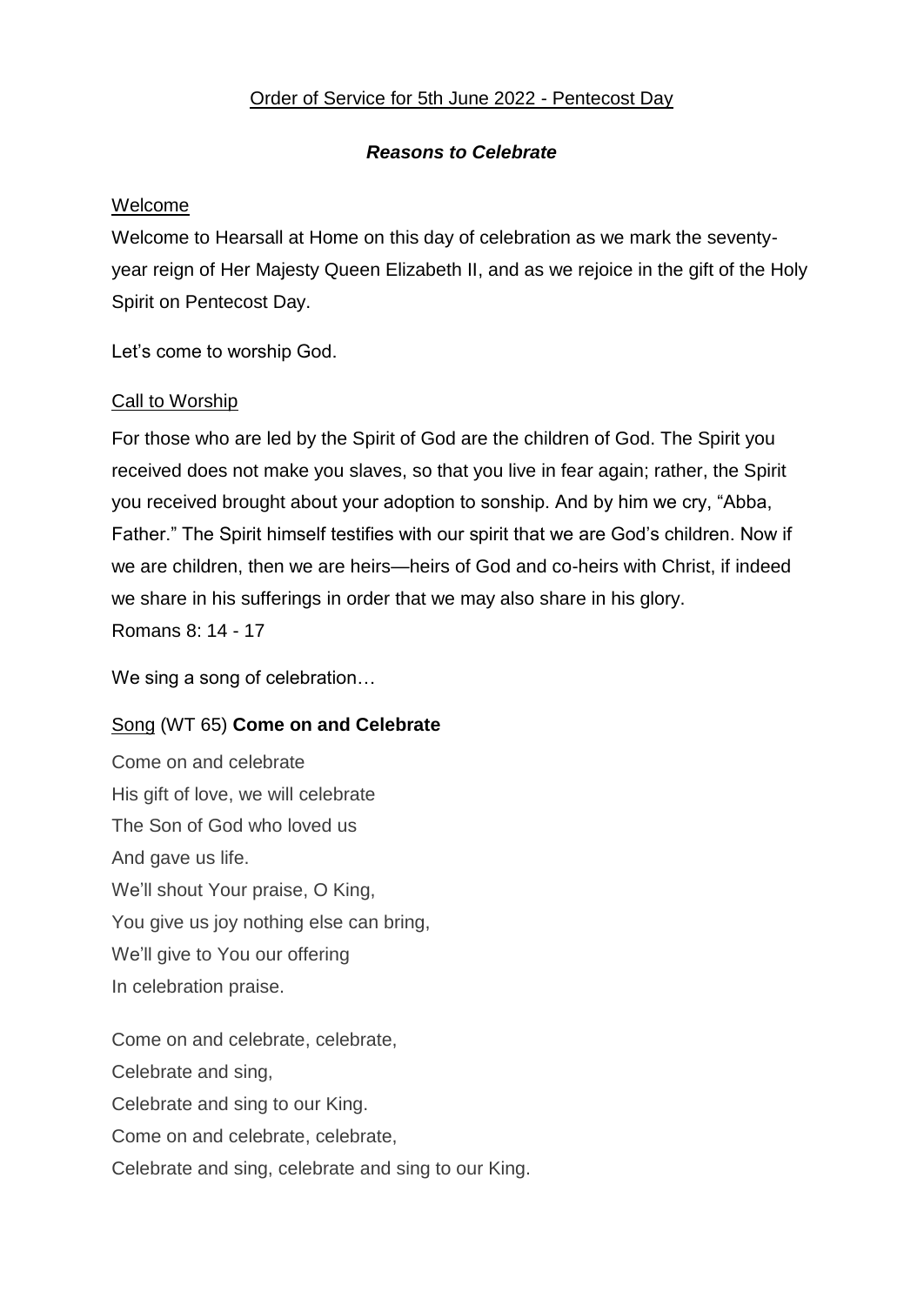### Bible Reading

### **Acts 2: 1 - 12**

### *The Holy Spirit comes at Pentecost*

**2** When the day of Pentecost came, they were all together in one place. **<sup>2</sup>** Suddenly a sound like the blowing of a violent wind came from heaven and filled the whole house where they were sitting. **<sup>3</sup>** They saw what seemed to be tongues of fire that separated and came to rest on each of them. **<sup>4</sup>** All of them were filled with the Holy Spirit and began to speak in other tongues as the Spirit enabled them.

**<sup>5</sup>** Now there were staying in Jerusalem God-fearing Jews from every nation under heaven. **<sup>6</sup>** When they heard this sound, a crowd came together in bewilderment, because each one heard their own language being spoken. **<sup>7</sup>** Utterly amazed, they asked: 'Aren't all these who are speaking Galileans? **<sup>8</sup>** Then how is it that each of us hears them in our native language? **<sup>9</sup>** Parthians, Medes and Elamites; residents of Mesopotamia, Judea and Cappadocia, Pontus and Asia, **<sup>10</sup>** Phrygia and Pamphylia, Egypt and the parts of Libya near Cyrene; visitors from Rome **<sup>11</sup>** (both Jews and converts to Judaism); Cretans and Arabs – we hear them declaring the wonders of God in our own tongues!' **<sup>12</sup>** Amazed and perplexed, they asked one another, 'What does this mean?'

God's Spirit does so many things in our lives and in the world. We celebrate the gift of the Spirit in our next song, *Peace like a river…*

### Song (WT345) **Peace Like a River**

Peace like a river, love like a mountain, The wind of your Spirit is blowing everywhere. Joy like a fountain, healing spring of life, Come, Holy Spirit, let Your fire fall.

### **Offering**

Lord, for the gift of your Spirit and for all the happy gifts of life on earth, we give you our thanks. Please accept our own gifts of our time, talents and resources and bless your world through them too. Amen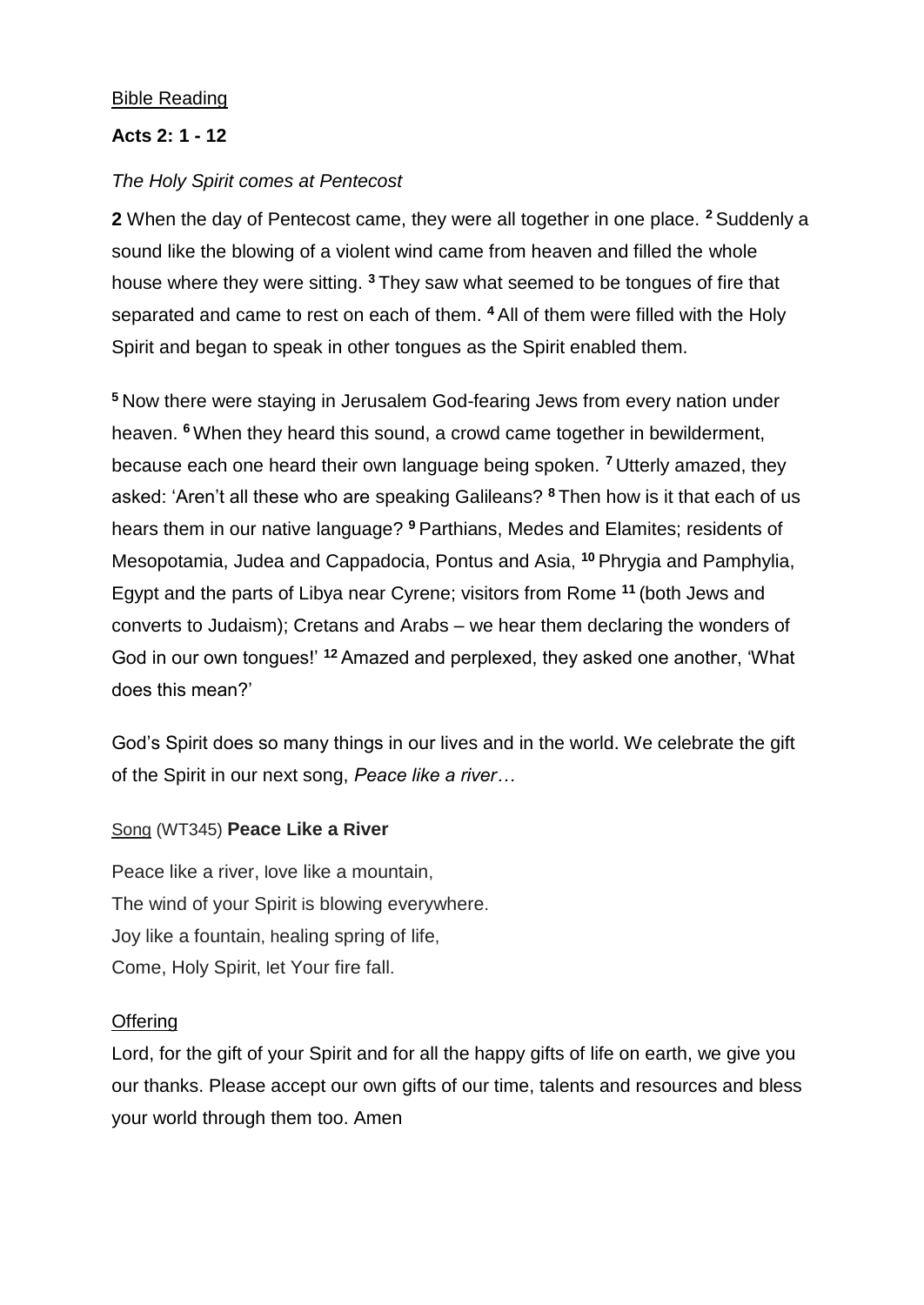# All-Age Talk

# *Reasons to Celebrate*

What a tough time we're all going through! Wars, inflation and climate change are just three of the threats to global, national and personal peace. Those concerns will be with us all when we awake tomorrow, but today; today is a day of joy and celebration. Even in the darkest times, celebration is vital for the soul.

So, what things are we celebrating today? I can name three:

- the historic service of a loyal queen;
- the local happiness of two weddings in our own church family;
- and the gift of the Holy Spirit to us all.

Queen Elizabeth II celebrates seventy years serving as our monarch. And we celebrate her! Our queen's qualities have been exactly what our nation has needed. She has been steadfast, loyal, dignified and reliable through seven decades of often turbulent change. In her person she embodies so much of what makes this nation great. She is a woman of stature on the global stage and yet, in her public role, so many of her achievements have come through discretion, through saying little and through saying what she does say with care, intelligence and grace. In this, she is a great role model for all of us who may seek to lead. Effective leadership comes first of all in who we are as people, then in how we hold ourselves, in our self-restraint and in the consideration with which we speak. In this world we experience war and economic turmoil; nevertheless, we celebrate!

A young couple got married at Hearsall on Tuesday! She is a member of our church; he is a member of the Salvation Army. And on Saturday 11th June, I myself will marry Léonie, an Anglican lady. Baptists, Salvationists, Anglicans marrying each other - what a wonderful thing to celebrate. When she was sick with the cancer that took her life at the start of 2018, my first wife Ruth made it very clear to me that I should remarry. As she faced up to her imminent death, she was able to encourage me so that a day would come when I might celebrate a marriage once more. That was real love and real faith in action. We marry across denominational divides. We marry after the sadness of death and difficulty. In this world we experience sadness and setbacks and bereavement; nevertheless, we celebrate!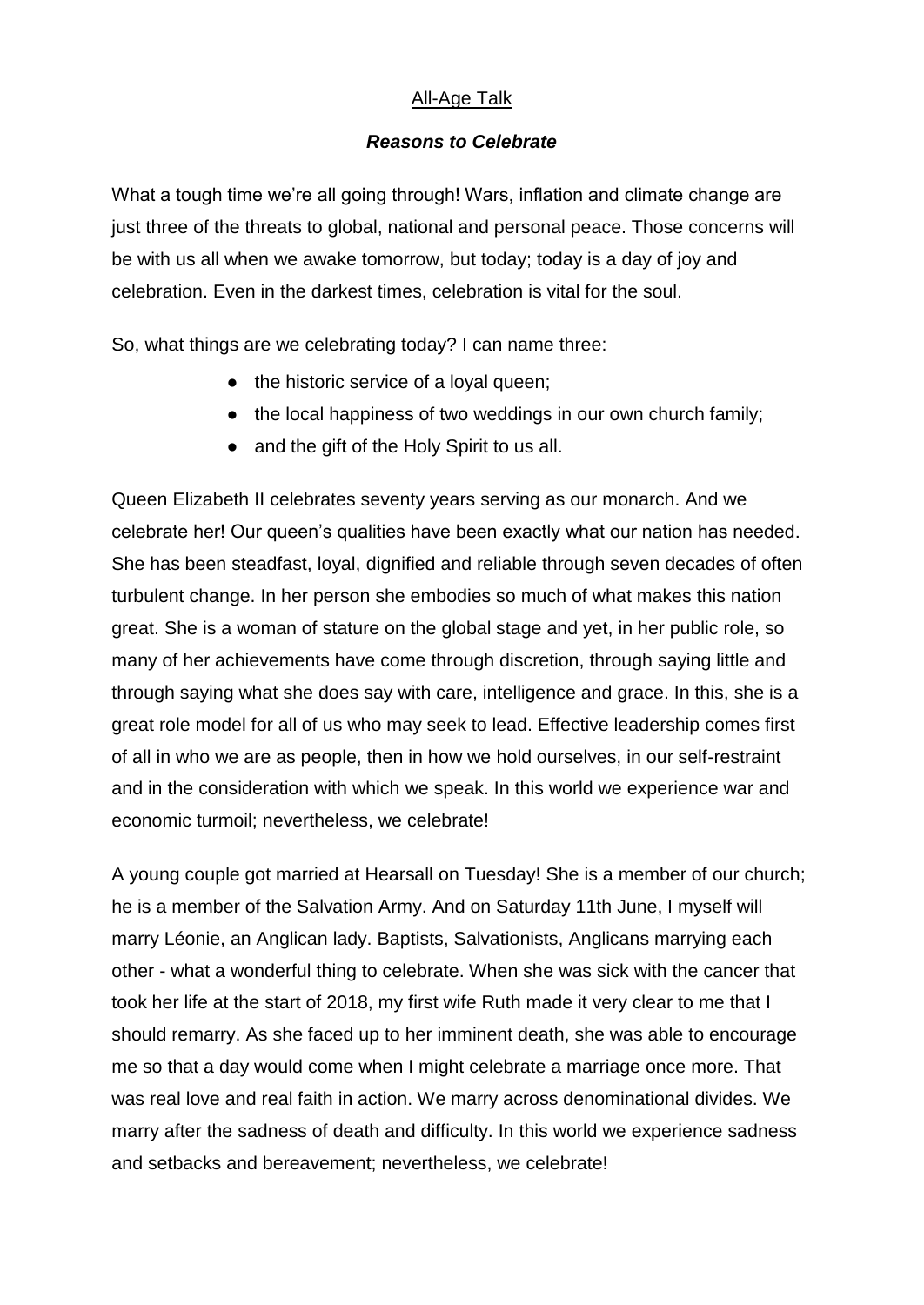Pentecost was a Jewish harvest festival, when the first of the fruits was offered to God. It also became a festival to celebrate the renewal of the covenant with God. At the time of our reading from Acts, many Jews who lived in different parts of the Mediterranean world had come as pilgrims to Jerusalem. The city would have been busy and noisy and excitable with the arrival of so many travellers. Jesus' disciples had been constantly praying together in an upper room, including Mary the mother of Jesus and various other women. They were all together when something extraordinary happened. There was a sound that was like the sound of a violent wind. There was a visual phenomenon that looked like tongues of fire resting on each disciple. Each one spoke in a different language. Many individuals in the crowd gathered for the festival heard the disciples speaking in their own particular language; in their mother tongues. Peter later explained that all this was the Holy Spirit, God's presence, being poured into the lives of ordinary people. In this world we experience chaos and noise and confusion; nevertheless, we celebrate!

\* \* \*

I wonder how you go about celebration. Well, often food and drink is involved. Platinum pudding may be served up and down the land today. A cake will be shared at my wedding next Saturday. And today, well, St Augustine called Pentecost Day the birthday of the church, so it would be quite fitting to celebrate Pentecost with a birthday cake.

So what does the church's birthday - Pentecost Day - tell us about the church itself? First of all, it tells us that **everyone in the church is directly in communion with God**. Peter's Pentecost speech goes on to quote the minor prophet, Joel, who said that in the last days God would pour out his Spirit on everyone: sons, daughters, young men, old men, male servants, female servants - everybody!

When he is discussing an issue about marriage in his letter to the Corinthians, Paul defends his point of view by saying "I think that I too have the Spirit of God." (1 Corinthians 7:40) And any believer can say as much, as they share their view. An individual who prays and worships also has the Spirit of God, so we should listen to everyone.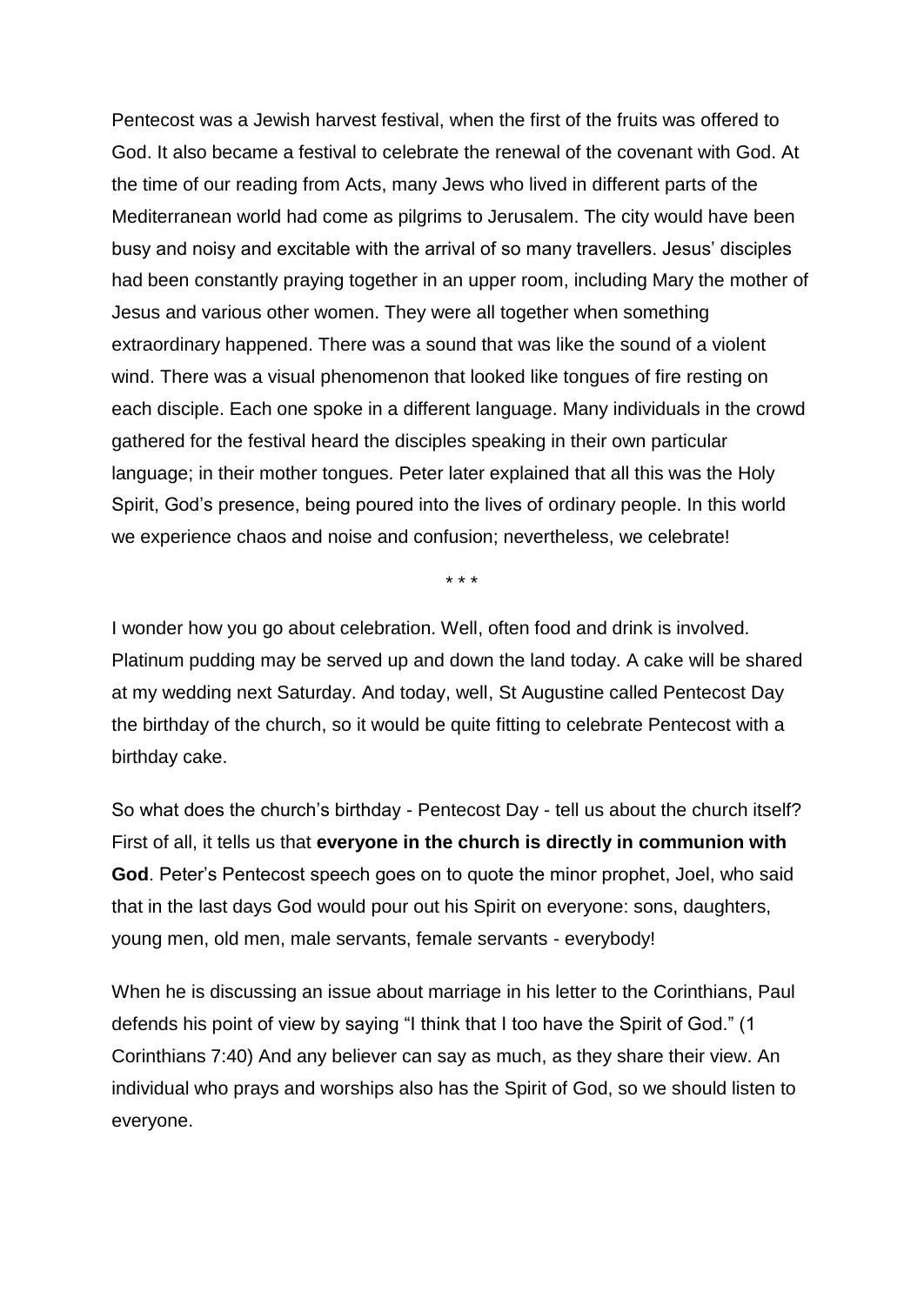Because in the church, everyone matters. Everyone is filled with the Spirit of God; everyone's spiritual perception is important. No one, strong individual should be allowed to dominate the direction of a church. Believers together form the priesthood. This theology is the foundation of the Baptist church meeting, where we listen to everyone, so that together we may hear Christ speak. Everyone's voice matters. Your voice matters too! Everybody matters!

And on Pentecost Day, the gift of the Spirit enabled everyone to hear the glory of God proclaimed **in their own language**. This underlines the fact that the Christian church is by nature diverse. Some nations pass laws against the speaking of local languages. Some religions insist that their holy book must only be read in its original tongue. They fear something must be lost if the sacred text is recast in another language.

But Pentecost underlines that, for Christians, diversity is no threat to unity. God speaks all languages from Icelandic to Finnish, from Swahili to Mandarin… This linguistic diversity lays the foundation for a cultural diversity in the church too, because language is intimately connected with culture. So, Pentecost reminds us that church life takes many forms, and we learn a great deal from sharing in different cultural expressions of worship.

\* \* \*

A church inspired by Pentecost - if you like a Pentecostal Church - is a church in which everyone matters, each one's spiritual experience is respected, and everyone is different. And yet in valuing each other in all our diversity, Christ is with us! No one's got it together; but together, we've got it!

This is very much a church equipped to serve Britain today. As a cost of living crisis looms, how can we bring that sense that everyone matters, that diversity is good, and that celebrating life together is not just for today, but will even sustain us in times of challenge? Anthony de Mello told the story of the Soup Stone… and I read this story directly now from *One Hundred Wisdom Stories*, by Margaret Silf.

### **The Soup Stone**

*A woman in a village was surprised to find a fairly well-dressed stranger at her door,*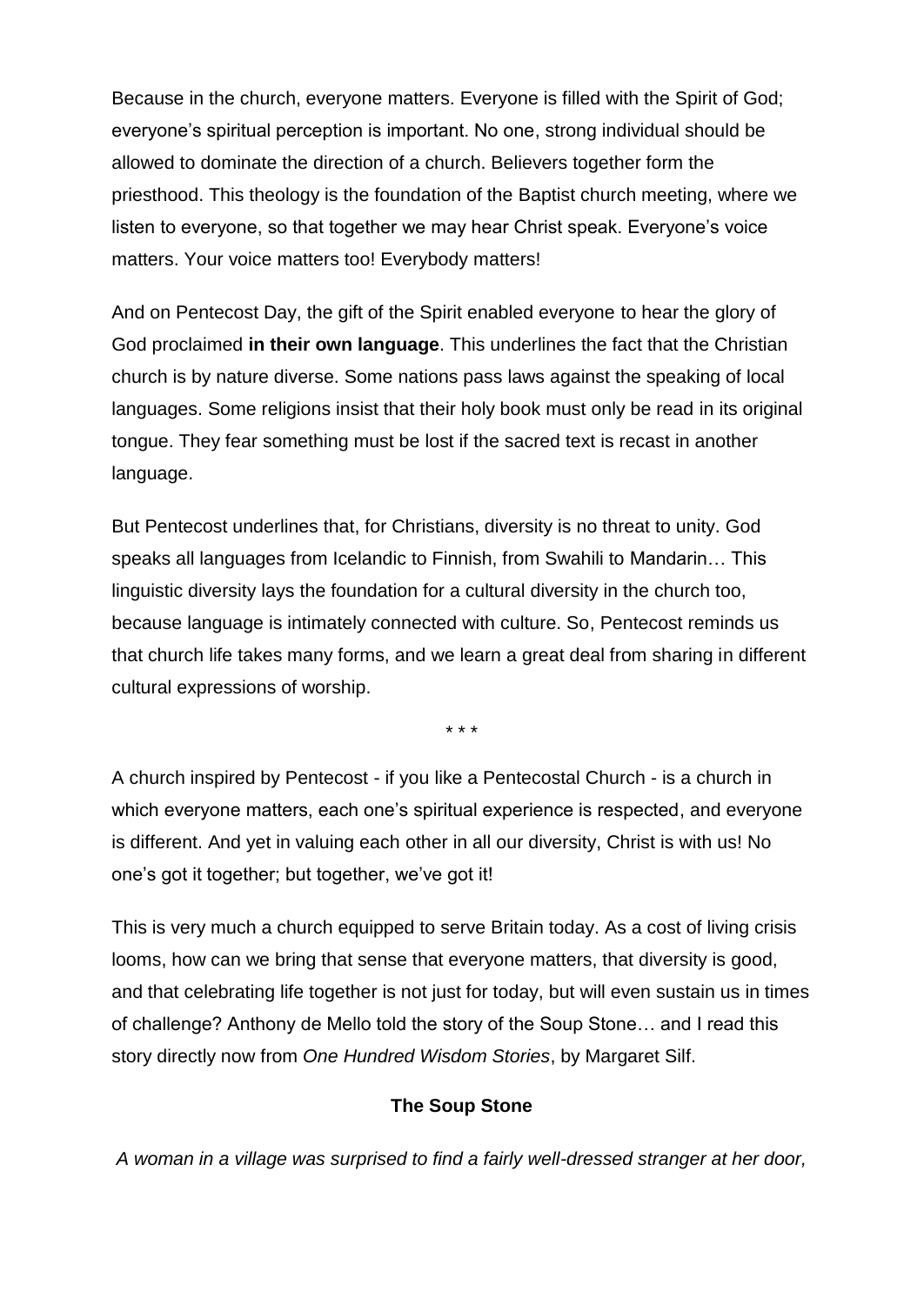*asking for something to eat. 'I'm sorry,' she said. 'I have nothing in the house right now.'*

*'Not to worry,' said the amiable stranger. 'I have a soup stone in this satchel of mine; if you will let me put it in a pot of boiling water, I'll make the most delicious soup in the world. A very large pot, please.'*

*The woman was curious. She put the pot on the fire and whispered the secret of the soup stone to a neighbour. By the time the water began to boil, all the neighbours had gathered to see the stranger and his soup stone. The stranger dropped the stone into the water, then tasted a teaspoonful with relish and exclaimed, 'Ah, delicious! All it needs is some potatoes.'*

*'I have potatoes in my kitchen,' shouted one woman. In a few minutes, she was back with a large quantity of sliced potatoes, which were thrown into the pot.*

*Then the stranger tasted the brew again. 'Excellent!' he said, but added wistfully, 'If we only had some meat, this would become a tasty stew.'*

*Another housewife rushed home to bring some meat, which the stranger accepted graciously and flung into the pot. When he tasted the broth again, he rolled his eyes heavenwards and said, 'Ah, tasty! If we had some vegetables, it would be perfect, absolutely perfect.'*

*One of the neighbours rushed off home, and returned with a basketful of carrots and onions. After these had been thrown in too, and the stranger had tasted the mixture, he said in a voice of command, 'Salt and sauce.'*

*'Right here,' said the housewife.*

*Then came another command: 'Bowls for everyone.' People rushed to their homes in search of bowls. Some even brought back bread and fruit.*

*Then they all sat down to a delicious meal while the stranger handed out large helpings of his incredible soup. Everyone felt strangely happy as they laughed and talked and shared their very first common meal. In the middle of the merriment, the*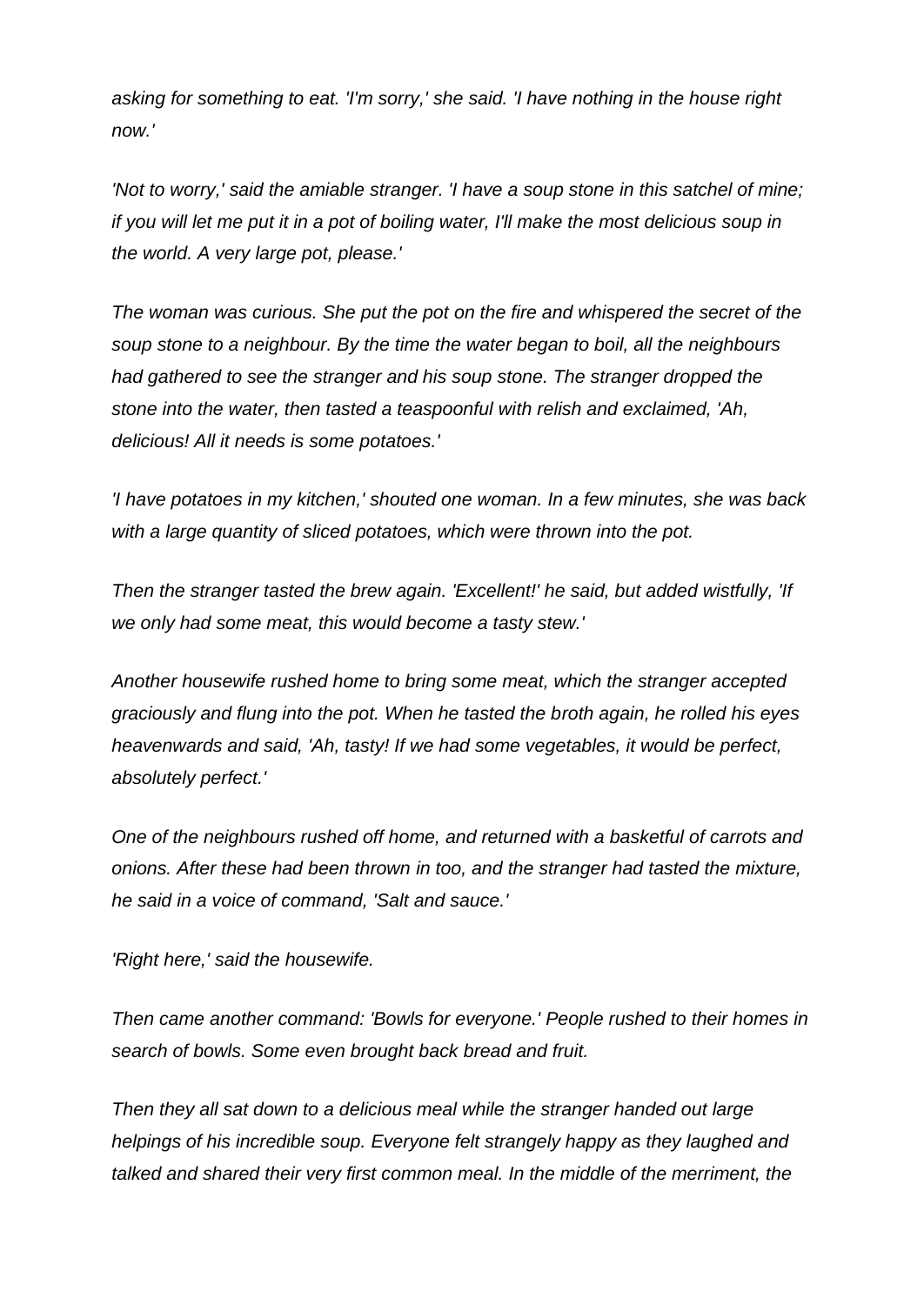*stranger quietly slipped away, leaving behind the miraculous soup stone, which they could use any time they wanted to make the loveliest soup in the world.*

\* \* \*

A happy, healthy, well-functioning church inspired by the day of Pentecost might be a little bit like that stranger with his soup stone. We haven't got unlimited practical help to offer, but can we bring people together, and share our conviction and experience that everyone matters, that everyone has a voice, and that it's okay to be different?

Life is coloured by grief, poverty, death, relationship breakdown, busy-ness, war and climate change. Nevertheless, we celebrate, for we have each other, and in one another, we have the presence of Christ himself.

Let today be that day of celebration… Yes, we celebrate the Platinum Jubilee of our Amazing Queen! We celebrate here at Hearsall a couple of lovely local weddings; you've probably got other lovely family things you may be celebrating… and we celebrate the gift of the Holy Spirit, who brings us all together, values each one, and oursas life as something which flows through the community, out and beyond, bringing life to all.

Yes, it's a tough old world out there right now. Nevertheless, we celebrate!

Let us pray…

Prayer of Thanksgiving (including prayers by Jan Berry & Michael Fooler)

Loving God, we give thanks for the life and service of our Queen, Elizabeth II, in this year of her platinum jubilee. For the stability and wisdom she has brought to our nation, to the commonwealth and to the world at large, we give you our thanks. And we pray that she may know peace and blessing from you, the God whom she serves.

Loving God, we thank you for the marriages we are celebrating at Hearsall in this season. Grant all who are married joy on their wedding day and a life of commitment and love together.

And we thank you for the gift of your Holy Spirit to us all.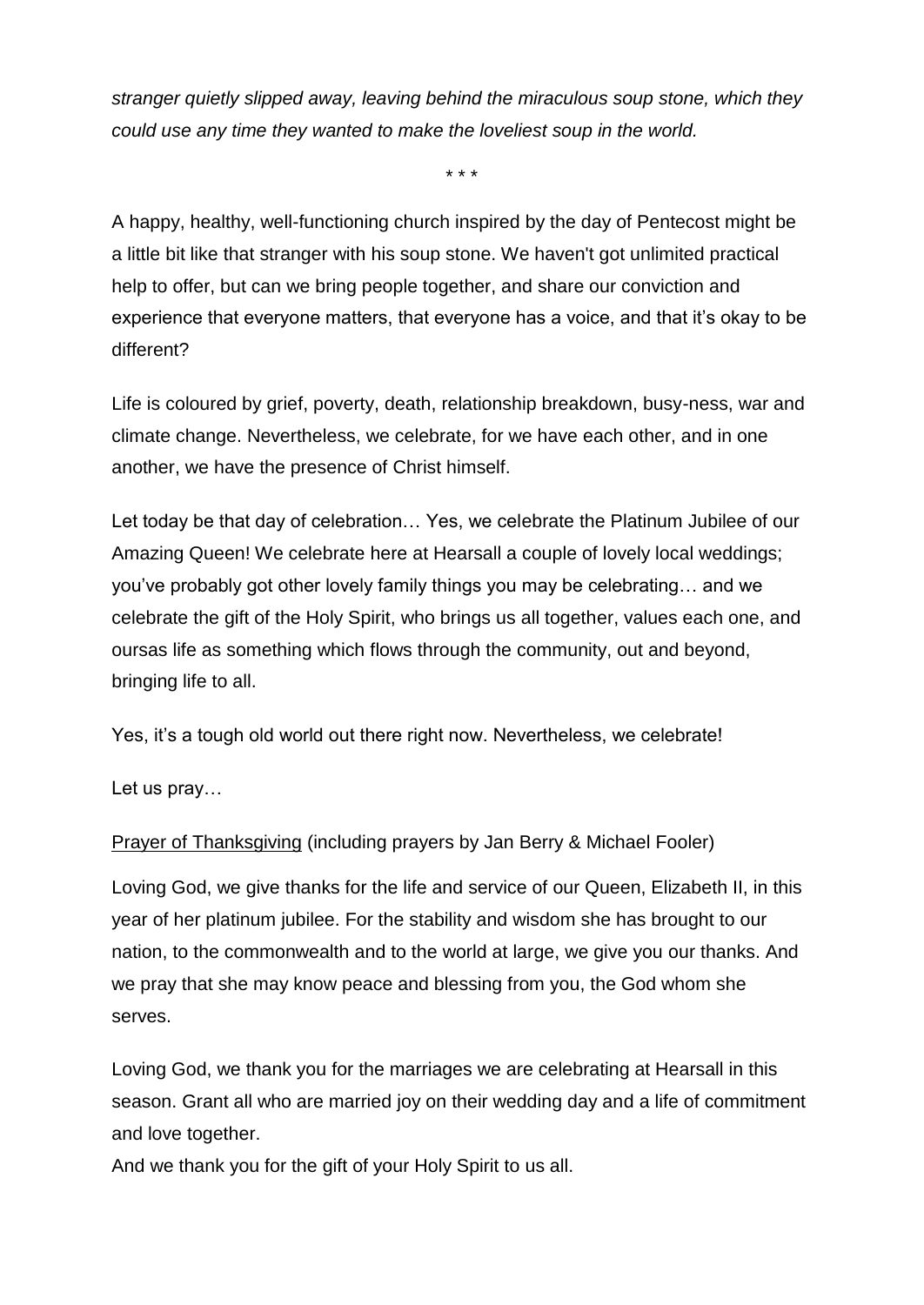Exuberant Spirit of God, bursting with the brightness of flame into the coldness of our lives to warm us with a passion for justice and beauty we praise you.

Exuberant Spirit of God, sweeping us out of the dusty corners of our apathy to breathe vitality into our struggles for change, we praise you.

Exuberant Spirit of God, speaking words that leap over barriers of mistrust to convey messages of truth and new understanding, we praise you.

Exuberant Spirit of God, flame wind speech burn, breathe, speak in us; fill your world with justice and with joy.

Come, free, abundant Spirit of God; fill this place with the wonder of your presence; fill our hearts with your love; fill the whole Church with the power of Christ. Come in all the mystery signified by wind and fire, beyond human definition, not held in the grasp of anyone, or any thought, or any programme. Come, sovereign Spirit, and move our hearts to awe and wonder.

*Breathe on me breath of God, fill me with life anew.* We sing this prayer together…

# Hymn (BPW282) **Breathe on me, Breath of God**

Breathe on me, breath of God, fill me with life anew, that I may love what thou dost love, and do what thou wouldst do.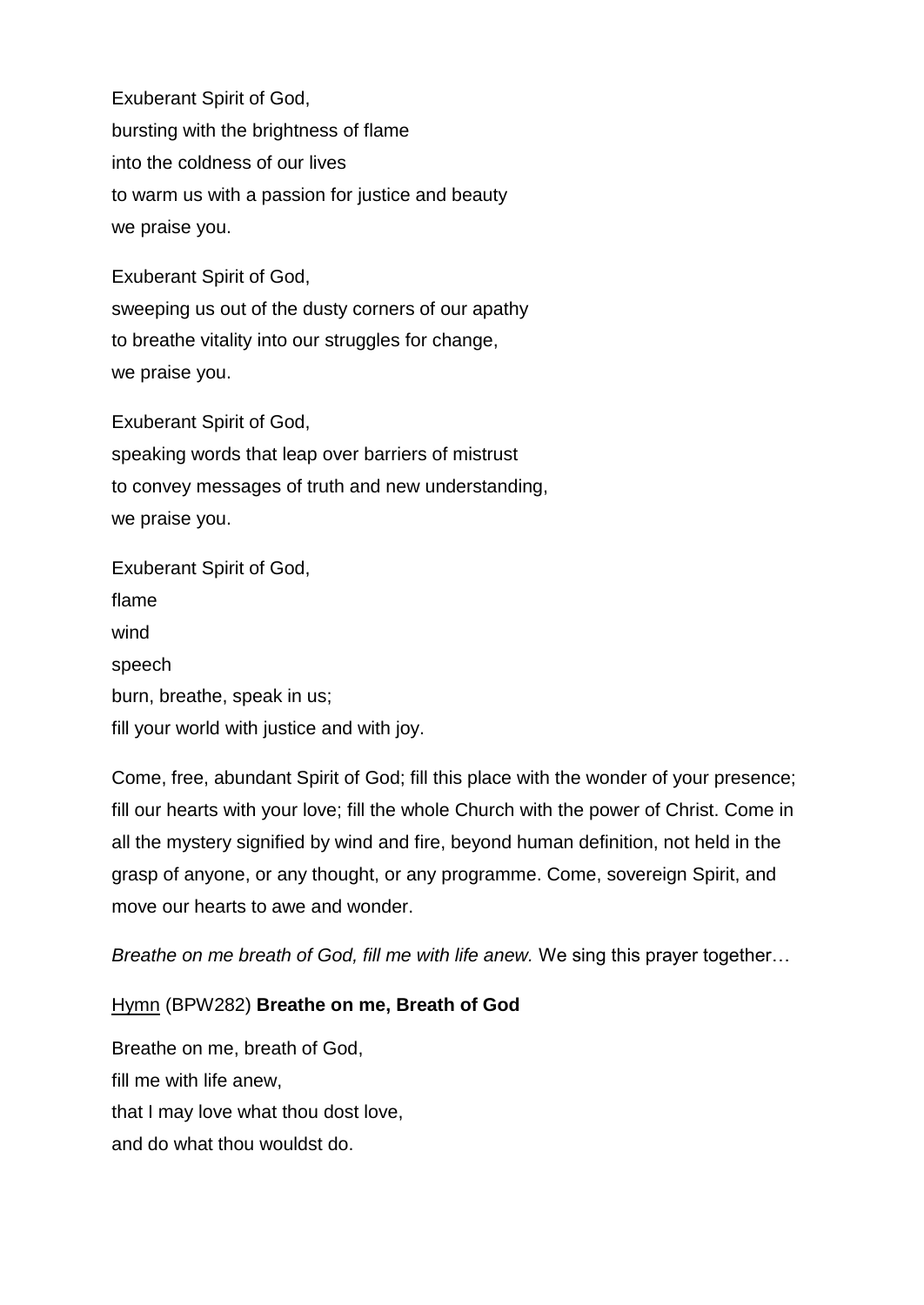Breathe on me, breath of God, until my heart is pure, until with thee I will one will, to do and to endure.

Breathe on me, breath of God, till I am wholly thine; until this earthly part of me glows with thy fire divine.

Breathe on me, breath of God, so shall I never die, but live with thee the perfect life of thine eternity.

### Prayers of Intercession Roger Woodward

Ever-loving God, we come before you to share with you the thoughts of our minds and the hurts of our hearts.

We pray for our world and its people. So many situations we cannot understand or comprehend.

We pray for those who govern around the world; for those who have power over others.

We particularly think of the world leaders who are struggling to find a resolution to the awful situation in Ukraine. May they use their position to bring about peace and an equal sharing of resources, and to reconcile those who are divided by war, race or creed.

We pray for the people of Ukraine whose homes have been destroyed and who have fled from what was once a secure and comfortable place, to a place of insecurity and fear. Help us to welcome all refugees into our community with open hearts and minds.

May we be the peacemakers in our own communities.

**Silence**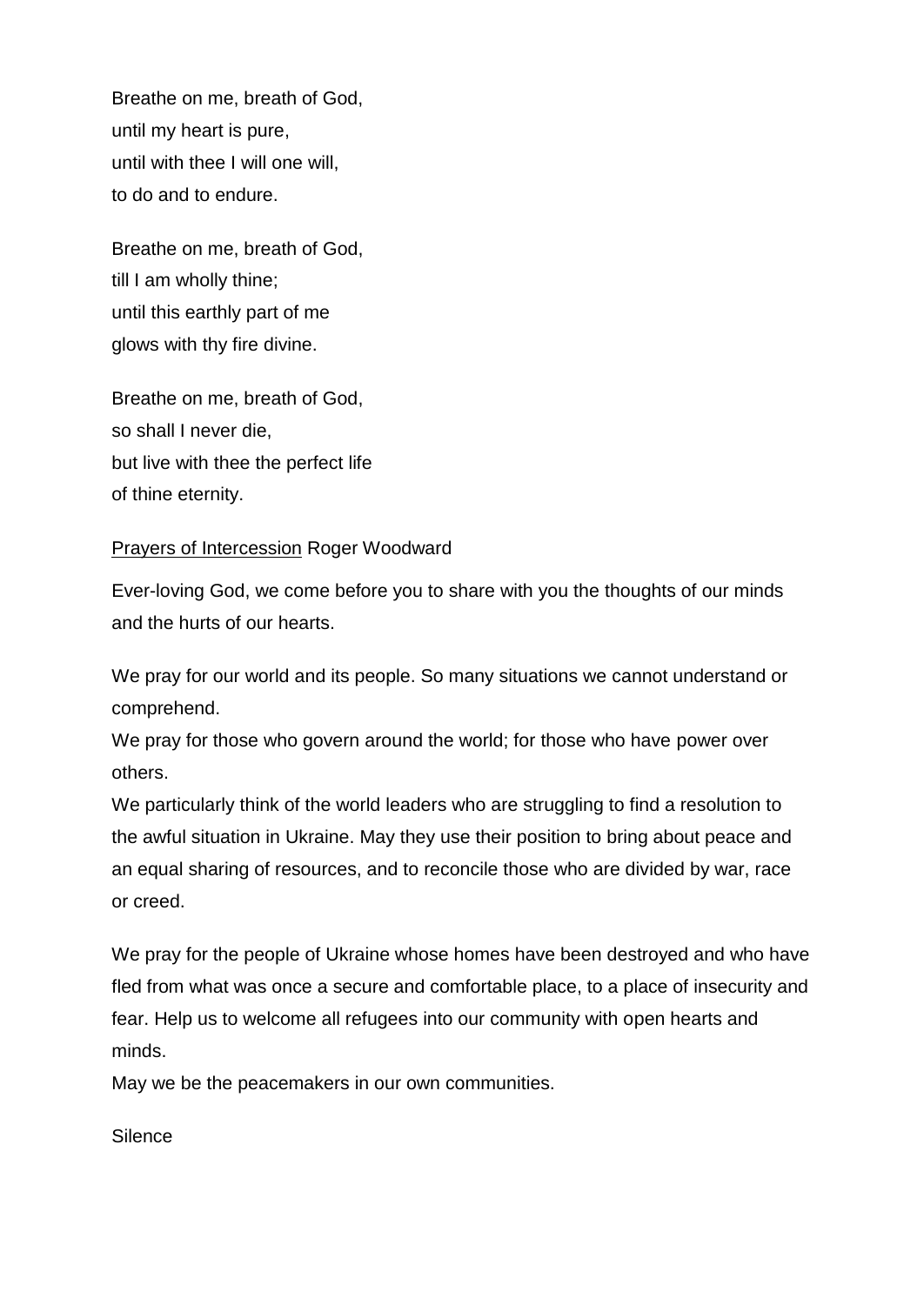We remember those parts of the world affected by climate change and for whom, because of drought, there will again be no harvest, and hunger pains are part of everyday living.

Father, what should we do?

### **Silence**

As we are called to share the message of the gospel in the communities around us, give us a sensitivity towards those with whom we share the good news, and help us to think outside of the box in which we are trapped. Open our hearts and minds to new ways of being church. Whenever and however we share your love, may we know your presence and power.

Speak to us Father.

### **Silence**

We pray for those for whom life is a struggle each day, for those who do not know where the next meal is coming from, for those who do not know if they will have work this week, for those whose anxiety has been heightened by the increase in fuel costs, for those who are ill, in pain or are lonely, for those for whom the light at the end of the tunnel seems a long way off.

Let us think of any we know who are facing such challenges at this time. Could we be the answer to their prayers?

### **Silence**

Father, speak to us that we may know where it is that you are calling us to share your loving care and healing power, not only this day but every day. Amen.

May the wind of the Holy Spirit fill our sails as we sing, *Jesus be the centre…*

# Song (WT 222) **Jesus be the Centre**

Jesus, be the centre, Be my source, be my Light, Jesus. Jesus, be the centre, Be my hope, be my song, Jesus.